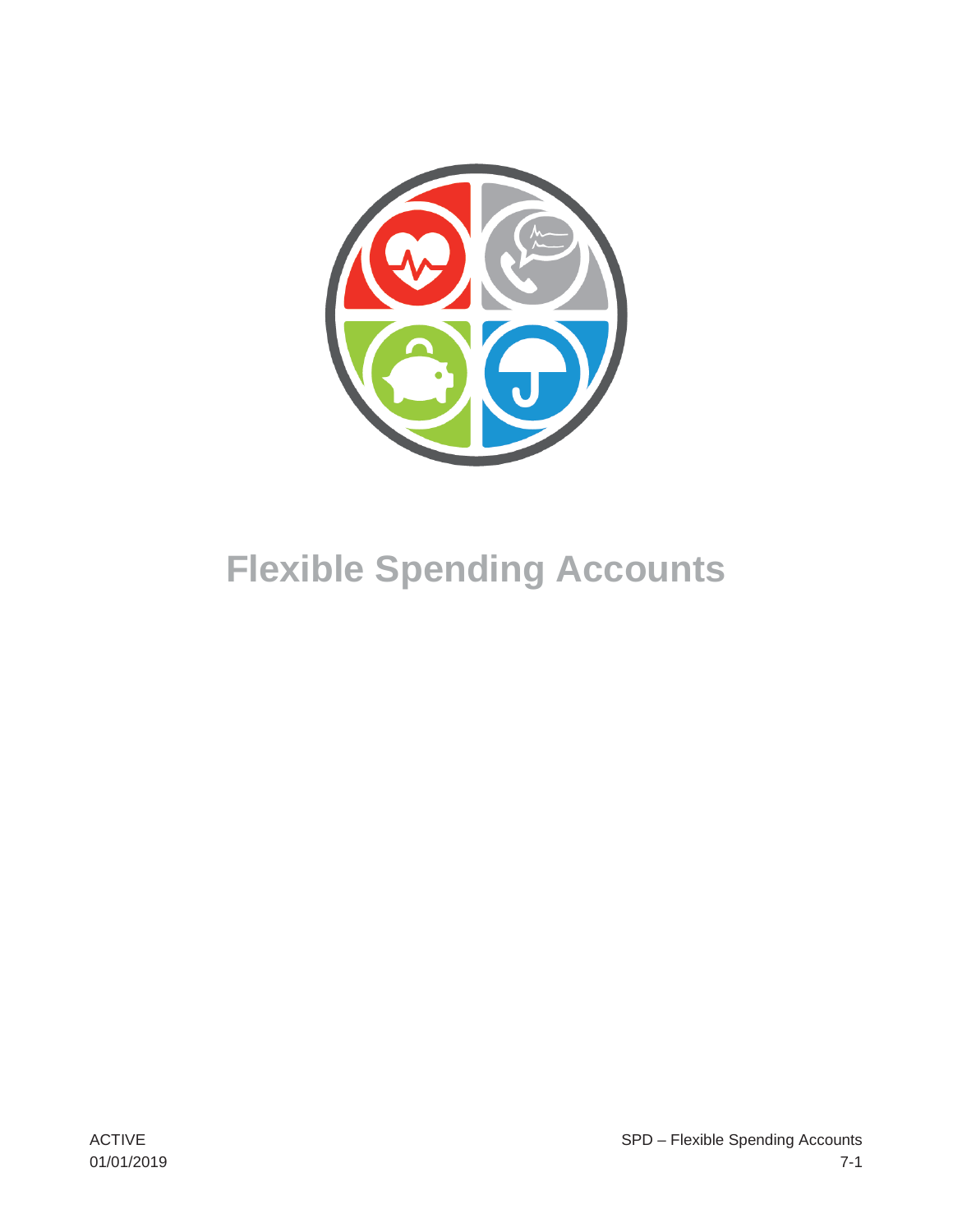This page intentionally left blank.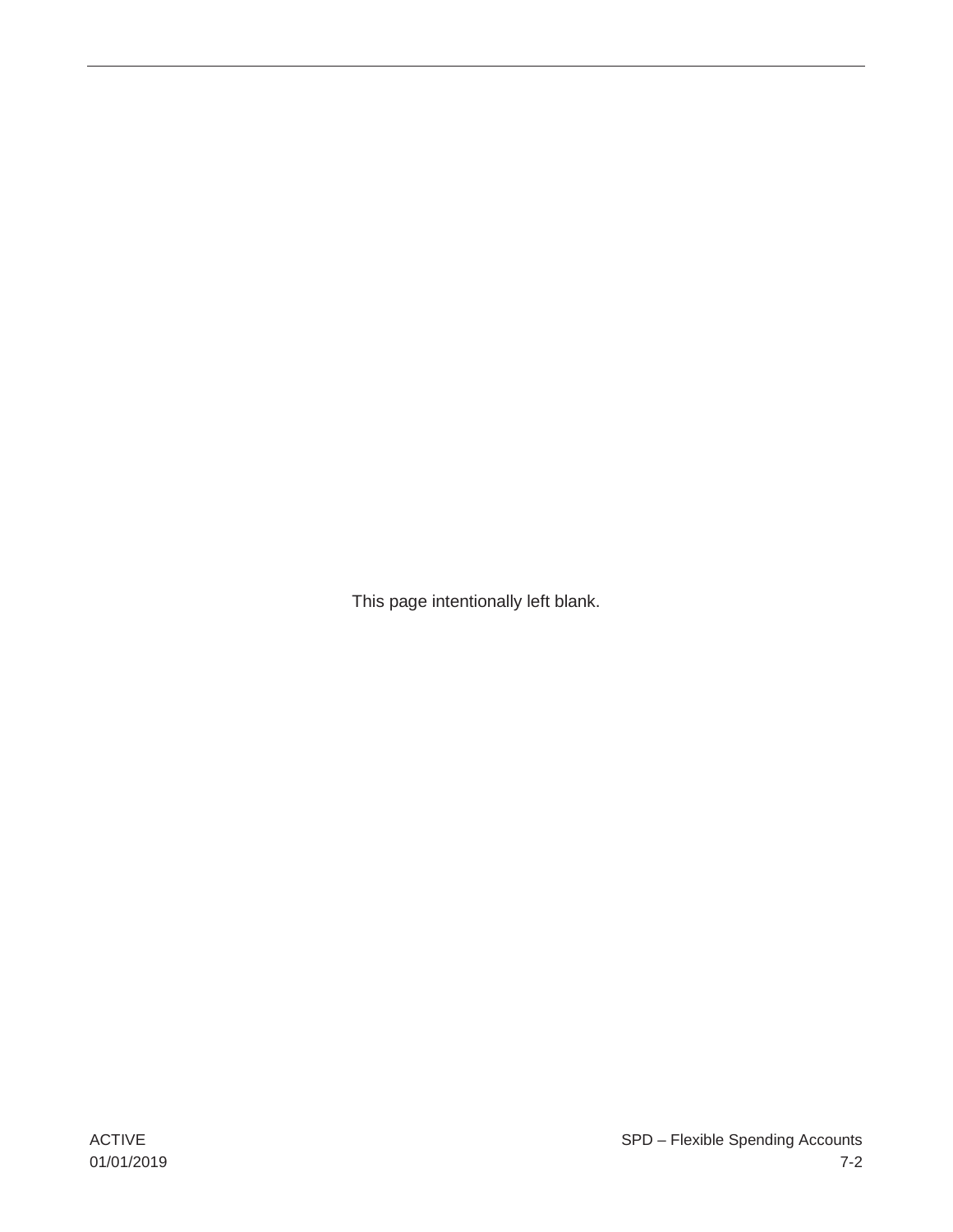# **Flexible Spending Accounts (FSAs)**

Flexible Spending Accounts offer a convenient way to pay for health and dependent care expenses on a before-tax basis, reducing your taxable income.

You may refer to the Department of the Treasury Internal Revenue Service (IRS) Publication 502, *Medical and Dental Expenses* (including the Health Coverage Tax Credit), and Publication 503, *Child and Dependent Care Expenses;* your personal financial or tax advisor; or visit the IRS website at www.irs.gov for more tax information.

## **Flexible Spending Accounts:**

### **Give you choices**

You can contribute to the Healthcare Flexible Spending Account, the Dependent Care Flexible Spending Account, or both. Each year, you can contribute from \$50 up to the maximum allowed per IRS guidelines to the Healthcare Flexible Spending Account to pay for certain health-related expenses; such as copays for visits to the doctor and out-of-pocket expenses for prescriptions; other healthcare services for medical, dental, and vision care; and for prescribed over-the-counter drug expenses that have not been otherwise reimbursed. Also, you can contribute from \$50 up to the maximum allowed per IRS guidelines to the Dependent Care Flexible Spending Account to pay for day care and elder care expenses for Eligible Dependents.

### L**No Transfers Allowed**

Remember, you may not transfer money between flexible spending accounts. Money set aside in your healthcare spending account cannot be used to reimburse dependent care expenses and vice versa.

#### **Offer convenience**

Your flexible spending account contributions are automatically deducted from each paycheck and credited to your flexible spending accounts.

#### **Save you money in taxes**

The money in your accounts is not subject to federal income taxes, Social Security taxes, or Medicare taxes. And, in most places, state and local taxes also do not apply. This means that many of your routine health and dependent care services will actually cost you less. You will not pay taxes on the amounts you contribute to either account, and your annual taxable income is reduced by the amount of your contribution.

### **Require careful planning**

You need to estimate your expenses for the upcoming year carefully, during the annual benefits Open Enrollment, when deciding how much to contribute to the flexible spending accounts. According to Internal Revenue Service rules, any money left in your account for which a reimbursement claim is not incurred by the deadline (i.e., March 15 of the following year) will be forfeited. In other words, use it or lose it.

### **What happens to your benefits when?**

L**For more information about what happens to your flexible spending account participation when certain changes or events occur, see "How Changes Affect Your Benefits" in the "About Your Benefits" section.**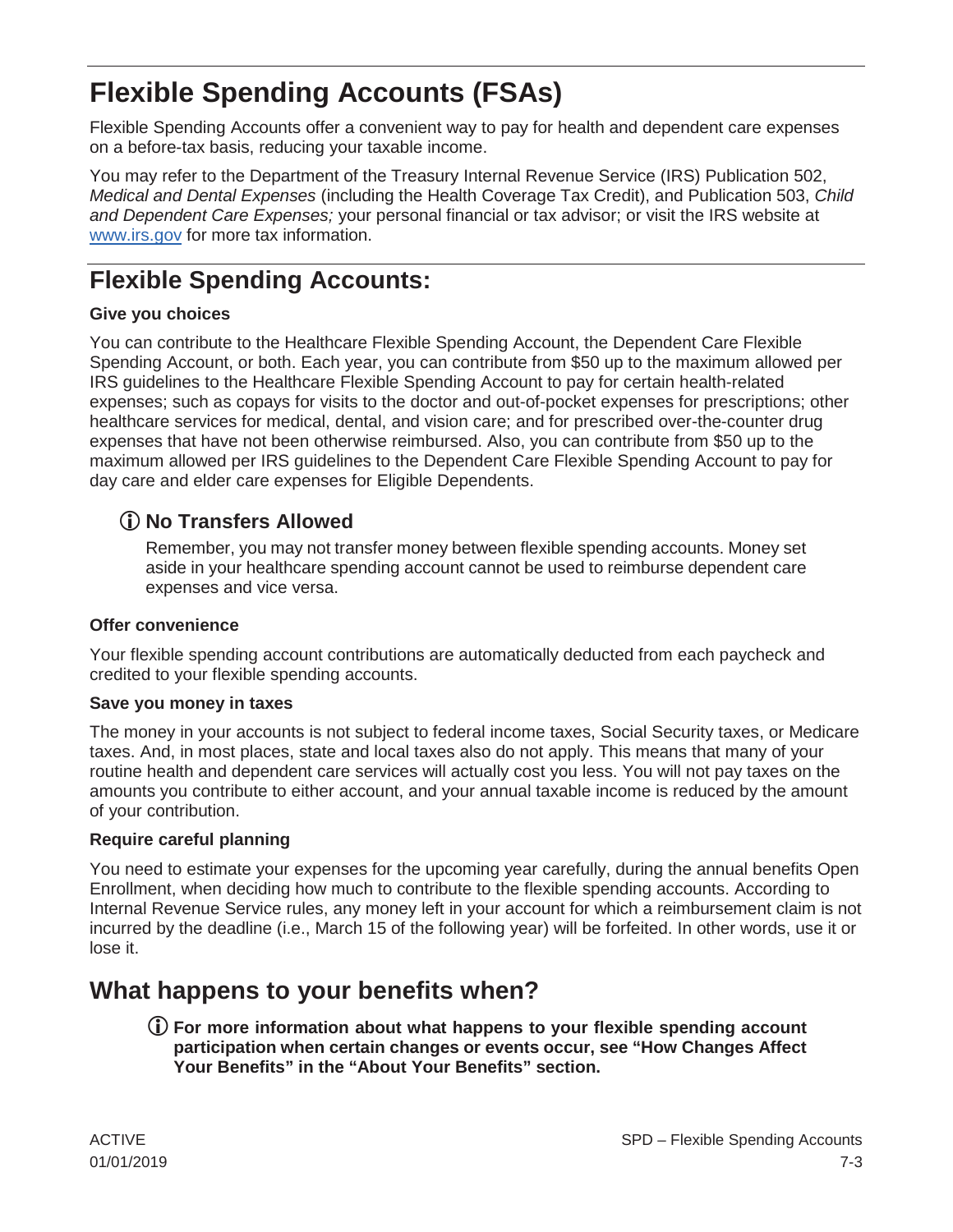# **How the Flexible Spending Accounts Work**

Follow these steps to put the flexible spending accounts to work for you:

#### x **Estimate your expenses**.

Each year, you calculate these expenses for the upcoming year: any out-of-pocket medical, dental, vision care, prescription, and prescribed over-the-counter drug expenses and your dependent care expenses. You should estimate carefully because you will forfeit any unused funds.

### x **Decide on your annual contribution**.

You can contribute a whole-dollar amount from \$50 up to the maximum allowed per IRS guidelines on a before-tax basis to the Healthcare Flexible Spending Account and from \$50 to the maximum allowed per IRS guidelines on a before-tax basis to the Dependent Care Flexible Spending Account. The two accounts are separate, and you may not transfer funds between the two. Once you begin contributing, you may not change or stop your contributions during the year unless you have a Qualifying Life Event as described in the "About Your Benefits" section.

You can contribute to the Healthcare Flexible Spending Account if you are enrolled in a nonhigh deductible plan provided by CNS, or a non-high deductible medical plan outside of the CNS plan (e.g., you are enrolled in a plan through your spouse's employer), or you are not enrolled in a medical plan.

You cannot contribute to a Healthcare Flexible Spending Account if you are enrolled in the Choice Fund HSA plan or if you are enrolled in another high-deductible medical plan outside the CNS plan.

The Dependent Care Flexible Spending Account is only used for dependent care expenses that allow you to work. It is not used for dependents' healthcare expenses. You do not need to be enrolled in a health plan to participate in the Dependent Care Flexible Spending Account. For additional information see Dependent Care Flexible Spending Account later in this section.

Your contributions are taken from your paycheck before federal and state taxes are deducted, making these amounts tax free.

### L**File a claim**

Cigna administers both the Healthcare Flexible Spending Account and the Dependent Care Flexible Spending Account.

You may pay for your eligible expenses and submit a claim for reimbursement or you may use your FSA debit card. Save your receipts, even if you use the debit card.

When you have eligible expenses, you can:

- Submit a receipt, reimbursement request, and any other supporting documentation to the claims administrator, Cigna.
- Go to www.myCigna.com for account details, including up-to-date balance information, claim status, claim forms, and answers to general questions. Call Cigna at 1-855-247-0884 to speak with a customer service representative 24/7/365.

Although it is a good idea to submit your claims as you incur expenses during the year, IRS rules allow expenses incurred before March 15 of the following year to be used against the previous year's remaining balance. Those claims must be filed no later than June 30 of that year.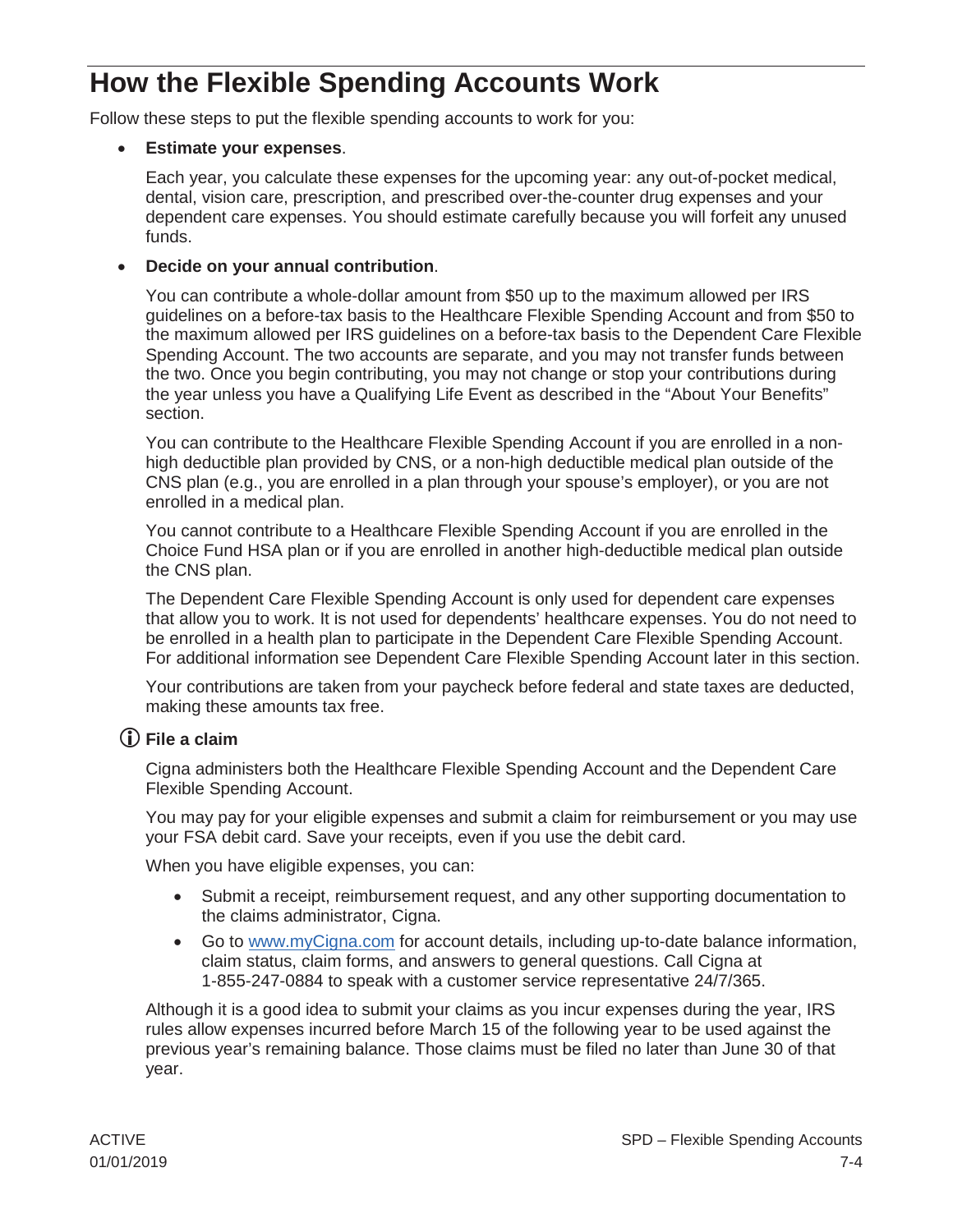### L**Receive reimbursement**

Reimbursements from your accounts are made with before-tax dollars.

Reimbursement forms are available from the Benefit Plans Office or by accessing the Benefit Plans website.

### L**Should you participate?**

Here are some questions you may want to ask yourself before you decide to contribute to a flexible spending account:

#### o **What do you expect your out-of-pocket healthcare expenses will be?**

Start with your deductibles, and then add any medical, dental, vision care, prescription, or prescribed over-the-counter drug expenses that are not covered, such as copayments, charges above Maximum Reimbursable Charge, or charges above plan maximums.

o **What do you expect your dependent care expenses will be?**

Consider any times of the year when you do not have these child care expenses, such as vacation periods. Also, if your child will turn 13 during the year, estimate your expenses only for the portion of the year before your child's 13<sup>th</sup> birthday.

### **Changing your Contribution**

You may not change or stop your contributions to the flexible spending accounts during the year unless you have a Qualifying Life Event, such as a birth, marriage, or a job loss by your spouse. The change in contributions must be consistent with the Qualifying Life Event. For example, with the birth of a child you can increase your contributions but not decrease them.

See the "About Your Benefits" section for more information on Qualifying Life Events. If you stop contributing to the flexible spending accounts, you can be reimbursed only for eligible health and dependent care expenses incurred before you stopped contributing.

### **Limit for Highly Compensated Employees**

Certain highly compensated employees may be limited by the IRS as to how much they can contribute to the dependent care spending account each year. You will be notified if this limit applies to you.

# **Tax Savings**

The healthcare and dependent care spending accounts are designed for one purpose: to allow you to pay for certain expenses on a before-tax basis. Your taxable income is reduced by the amount you contribute to the accounts.

Your participation in the flexible spending accounts may reduce your Social Security retirement benefits. But the current tax advantages generally offset any reduction in Social Security benefits. Since your Social Security taxes will be calculated after your FSA contributions are subtracted, your Social Security benefits may be slightly lowered.

### L**How much can you save on taxes?**

Take the amount you will contribute to the dependent care and healthcare spending accounts times your federal tax percentage bracket to determine how much federal taxes you save. You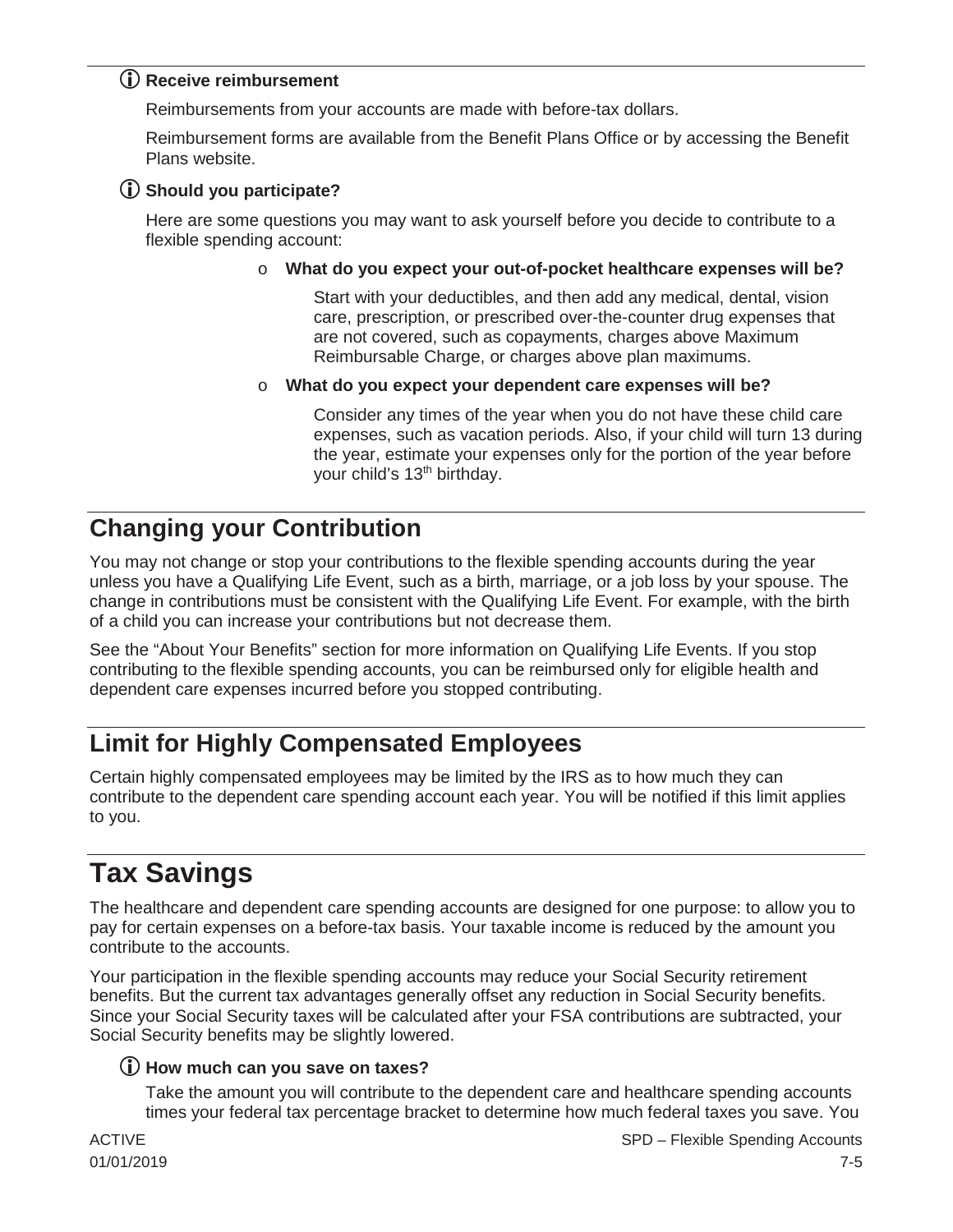may also save on Social Security and Medicare taxes, and depending on where you live, state and local taxes.

# **Account Statements**

Go to www.myCigna.com for account details, including up-to-date balance information, claim status, claim forms, and answers to general questions. Call Cigna at 1-855-247-0884 to speak with a customer service representative 24/7/365.

In addition, each time you receive a reimbursement, the accompanying attached explanation provides a summary of year-to-date activity for you.

# **Healthcare Flexible Spending Account**

## **Contributions**

You can contribute whole-dollar amounts from \$50 up to the maximum allowed per IRS guidelines annually to the healthcare spending account. Contributions are deducted from your pay each pay period and credited to your flexible spending account.

### **Healthcare Expenses**

You can use the healthcare flexible spending account to pay for certain medical, dental, vision care, prescription, and prescribed over-the-counter drug expenses for you and your eligible dependents that have not been otherwise reimbursed.

Expenses for medicine or drugs are reimbursable only if the medicine or drug (i) requires a prescription, (ii) is available without a prescription and you obtain a prescription for it, or (iii) is insulin.

### *The term "eligible dependents" is defined in the Glossary.*

You and your Eligible Dependents do not have to be covered under the Company's medical, dental, or vision plans to participate in the healthcare spending account. In general, you may be reimbursed for any healthcare expense that is not paid for by an insurance plan and is considered a deductible medical expense by the Internal Revenue Service.

#### L**Refer to IRS Publication 502 for more information on eligible medical care expenses. To order a copy, call the Internal Revenue Service toll-free at 1-800-829-3676 or visit the IRS website at www.irs.gov.**

**Note:** IRS Publication 502 is intended to help taxpayers determine what medical expenses can be deducted on their tax return, not what is reimbursable under a healthcare spending account. Some of the statements in IRS Publication 502 are not applicable when determining whether that same expense is reimbursable from your healthcare spending account. Not all expenses that are deductible are reimbursable under the healthcare spending account and vice versa.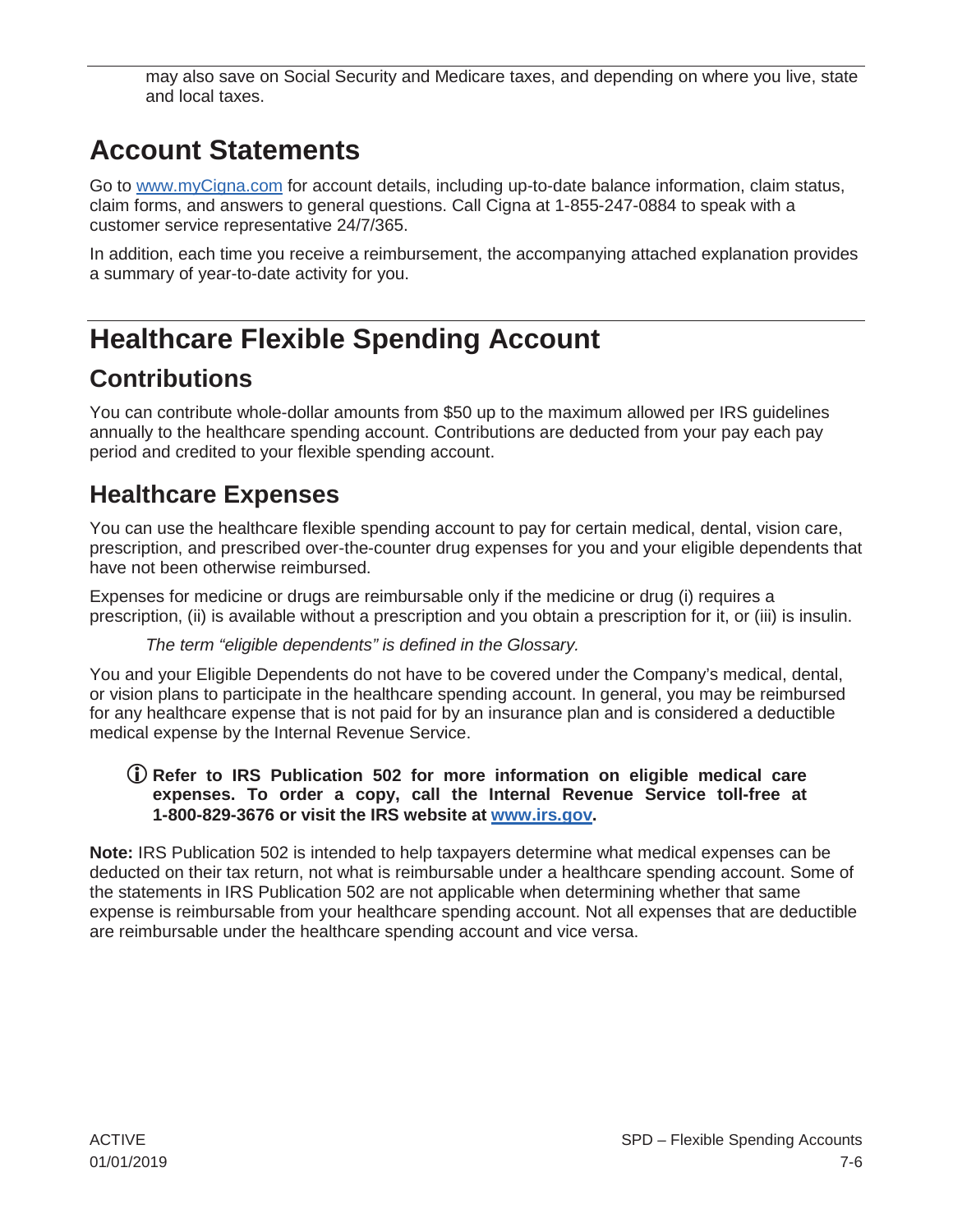## **Expenses Not Eligible**

Examples of healthcare expenses that are ineligible for reimbursement through the account include:

- Healthcare insurance premiums
- Expenses incurred before your date of participation
- Expenses reimbursed or reimbursable through any other policy, plan, or program
- Expenses claimed as a deduction or credit on your federal income tax return
- Elective cosmetic surgery
- Orthodontia for cosmetic purposes
- Teeth-whitening procedures
- Marriage or family counseling fees
- Household and domestic help, even if recommended by a doctor
- Custodial care in an institution
- Funeral and burial expenses
- Illegal operations or treatments
- Weight-loss programs, unless prescribed by a doctor to treat an existing disease/medical condition
- Maternity clothes, diaper services, etc.
- Vitamins or food supplements taken for general health purposes
- Cosmetics, toiletries, etc.
- Hair transplant or removal
- Transportation expenses to and from work, despite a physical handicap
- Expenses merely beneficial to health, such as vacations or fitness programs, even if recommended by a doctor
- Any expenses incurred after you stop making contributions
- Over-the-counter drugs that are not prescribed

# **Continuation of Coverage**

You may be eligible to continue your healthcare spending account participation in certain cases when your participation would otherwise end. You may not, however, continue your participation in the dependent care spending account. Refer to COBRA within the "Administrative Information" section.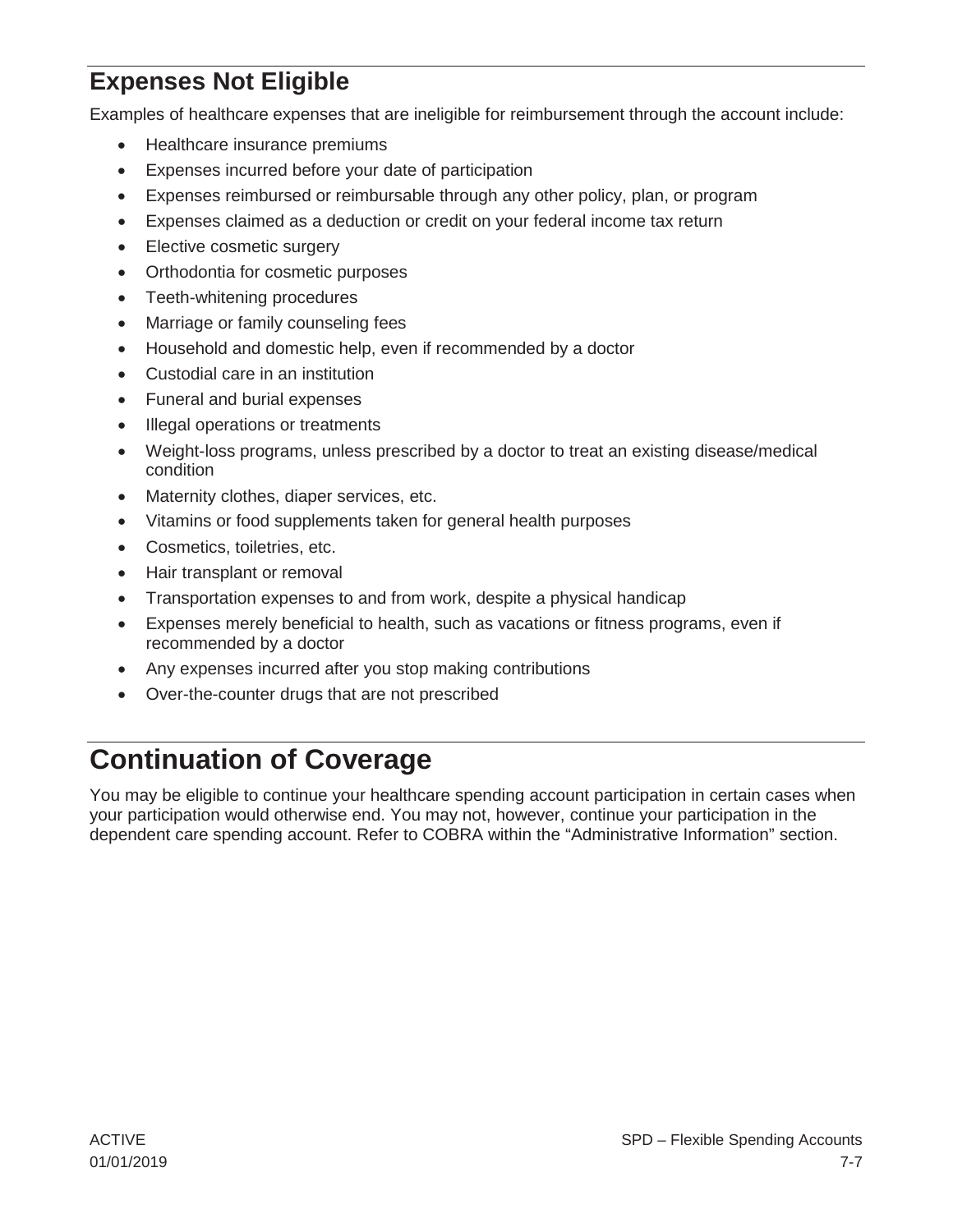# **Dependent Care Flexible Spending Account**

### **Contributions**

You may contribute to the Dependent Care Flexible Spending Account if you have Eligible Dependent care expenses (that is, you incur expenses to enable you to work). If you are married, you may contribute to this account only if your spouse is:

- Gainfully employed outside the home
- Actively searching for a job
- Enrolled as a full-time student at least 5 months of the year
- Mentally or physically disabled and unable to provide care for himself or herself

If your spouse's employment ends during the year, you should contact your Company's benefit office immediately because you may no longer be eligible to participate in this account.

You can contribute in whole dollars from \$50 up to the maximum allowed per IRS guidelines annually in before-tax dollars to your Dependent Care Flexible Spending Account. In some cases, however, the IRS limits the amount you can contribute.

# **Eligible Dependents**

You may use the Dependent Care Flexible Spending Account to pay for the care of your Eligible Dependents so you, or if you are married, you and your Spouse can work. Eligible Dependents include:

- Your children under age 13
- Your spouse, if he or she is physically or mentally incapable of caring for himself or herself and has the same principal place of abode as you for more than one-half of the year
- A disabled dependent of any age (including parents) if he or she is physically or mentally incapable of caring for himself or herself and has the same principal place of abode as you for more than one-half of the year

An Eligible Dependent is someone you can claim as a dependent on your federal income tax return. A modified definition of dependent applies when determining whether a person who is incapable of self-care (other than a spouse) is a tax dependent. The married dependent limitations and gross income limitation do not apply.

If you are divorced or legally separated and have custody of your eligible child, you may use the Dependent Care Flexible Spending Account even though you have agreed to let your spouse claim the child as a dependent for tax purposes. If you have joint custody, you may also use the Dependent Care Flexible Spending Account provided you have custody of your child for a longer period during the year than your spouse.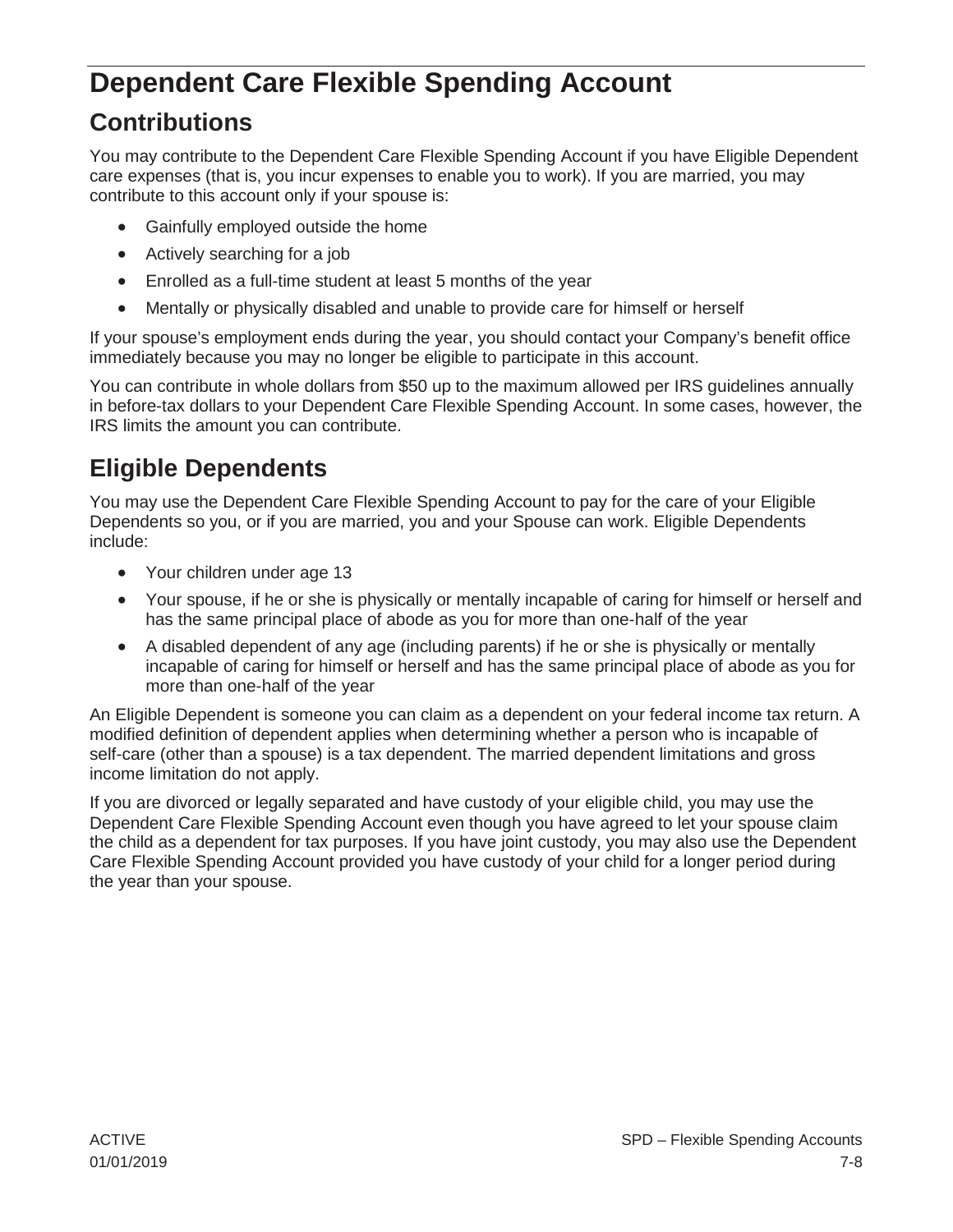## **Eligible Expenses**

Expenses eligible for reimbursement are those incurred to enable you to work and include:

- Services provided in your home by a babysitter or companion, including wages and related taxes
- Services provided by a dependent care center that meets local regulations, cares for more than six non-residents, and receives a fee for such services, whether or not for profit
- Services provided outside your home, such as day camp, preschool tuition, or other outside dependent/child care services, such as before- and after-school programs, but only if the care is for a dependent under age 13 or other Eligible Dependent who regularly spends at least eight hours a day in your home

Generally, eligible child care costs include only those for the actual care of your child, not costs for education, supplies, or meals, unless those costs cannot be separated.

## **Expenses Not Eligible**

Expenses that are not eligible for reimbursement through the dependent care spending account include:

- Dependent care provided by your child (or stepchild) who is under age 19 at the end of the taxable year or by another dependent whom you can claim as an exemption
- Dependent care obtained for non-work-related reasons such as babysitting after your working hours
- Dependent care provided while you are away from work because of illness or leave of absence
- Dependent care that could be provided by your employed spouse whose work hours differ from yours
- Expenses for overnight camp
- Dependent care expenses incurred if your spouse does not work, unless your spouse is actively seeking employment, a full-time student, or disabled
- Any expenses you claim for the dependent care tax credit on your federal income tax return
- Expenses paid by another organization or provided without cost
- Transportation to or from the dependent care location
- Care provided in a group care center that does not meet state and local laws
- Agency finder fees
- Charges for referral to dependent care providers
- Costs for after-school educational programs
- Costs for clothing, entertainment, or food
- Educational expenses (such as those for private school) for kindergarten or higher
- Expenses incurred before you began contributing to the account or after you stop contributing